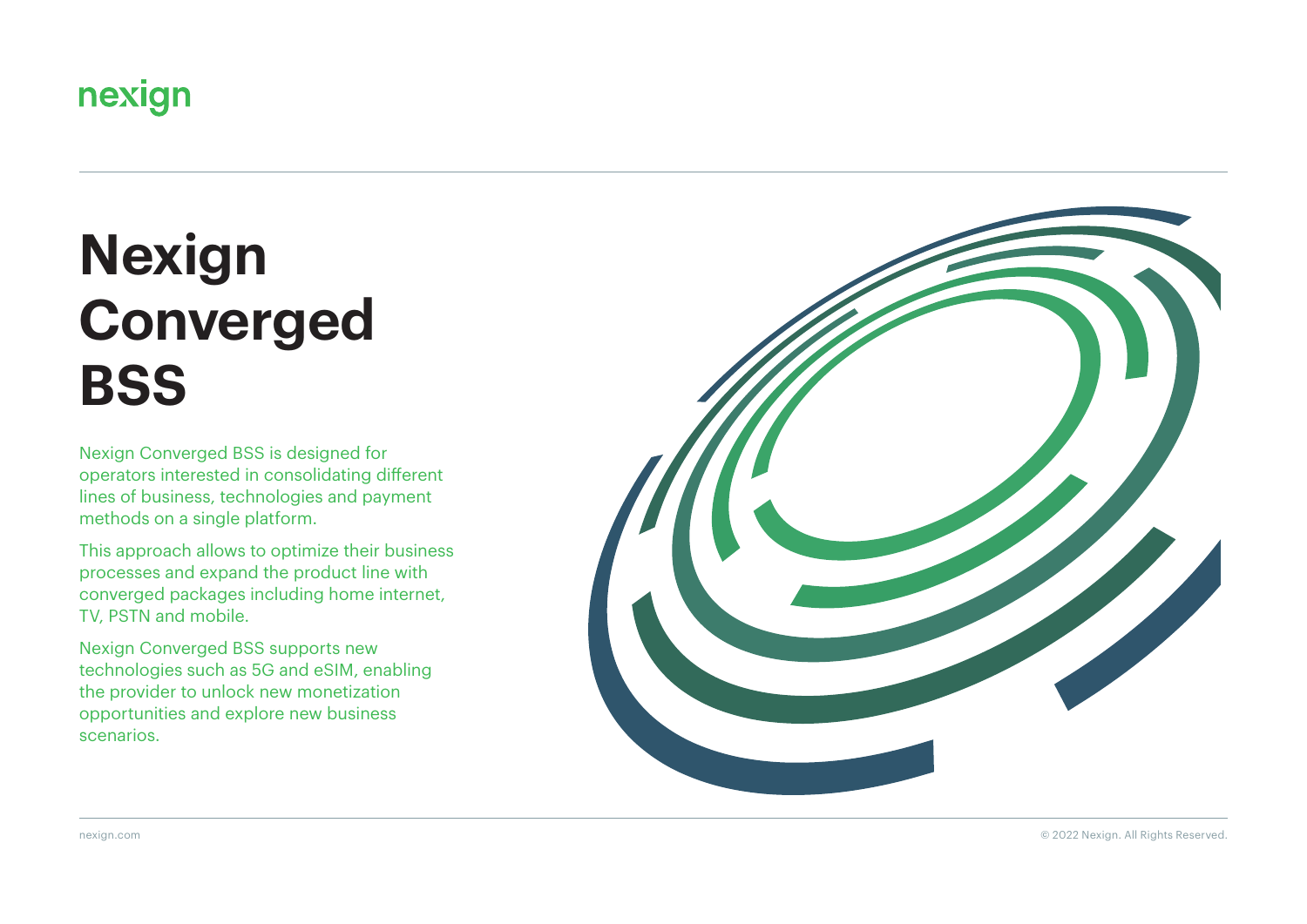## **Nexign Converged BSS**

An end-to-end BSS solution to consolidate operators' systems and expand product portfolio with converged packages

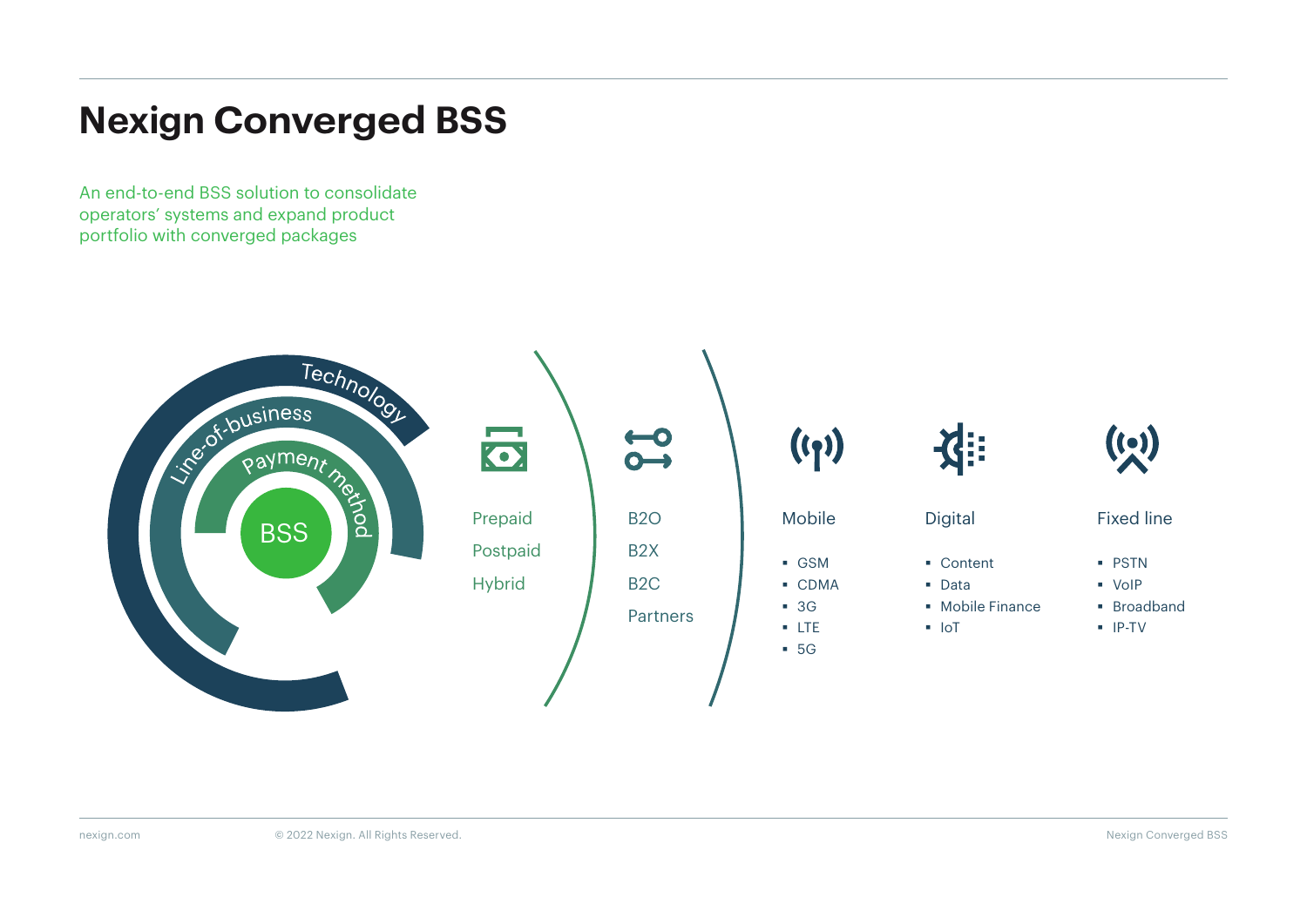## **Nexign Converged BSS Capabilities**



- **End-to-end solution from single** vendor
- **Full convergence by design**
- **Pre-integrated modules allowing** customized workflow configuration

- **Billing flexibility across account** hierarchies
- **Simple and complex product** offerings and flexible payment mechanisms
- **Built-in tools for revenue leakage** prevention

### All-in-One BSS **Real-Time Core Core Core Core Core Core Core Core Core Core Core Core C C C C** Openness and Transparency

- **Open API and integration interfaces**
- **Transparent delivery process and** shared knowledgebase
- No vendor lock-in

- **Agile delivery reducing** time-to-service
- No downtime during software upgrades
- **Managed Services for efficient** business operations



### Ability to Execute **Transformation Technologies Performance Indicators**

- **Monetization of 5G use cases**
- eSIM support
- **Service exposure via integration with** Nexign IoT platform

- **Track record of executing** successful BSS transformation projects for more than 50 telecom operators
- **High-performance engine** completing billing cycle for the whole subscriber base in 12 hours